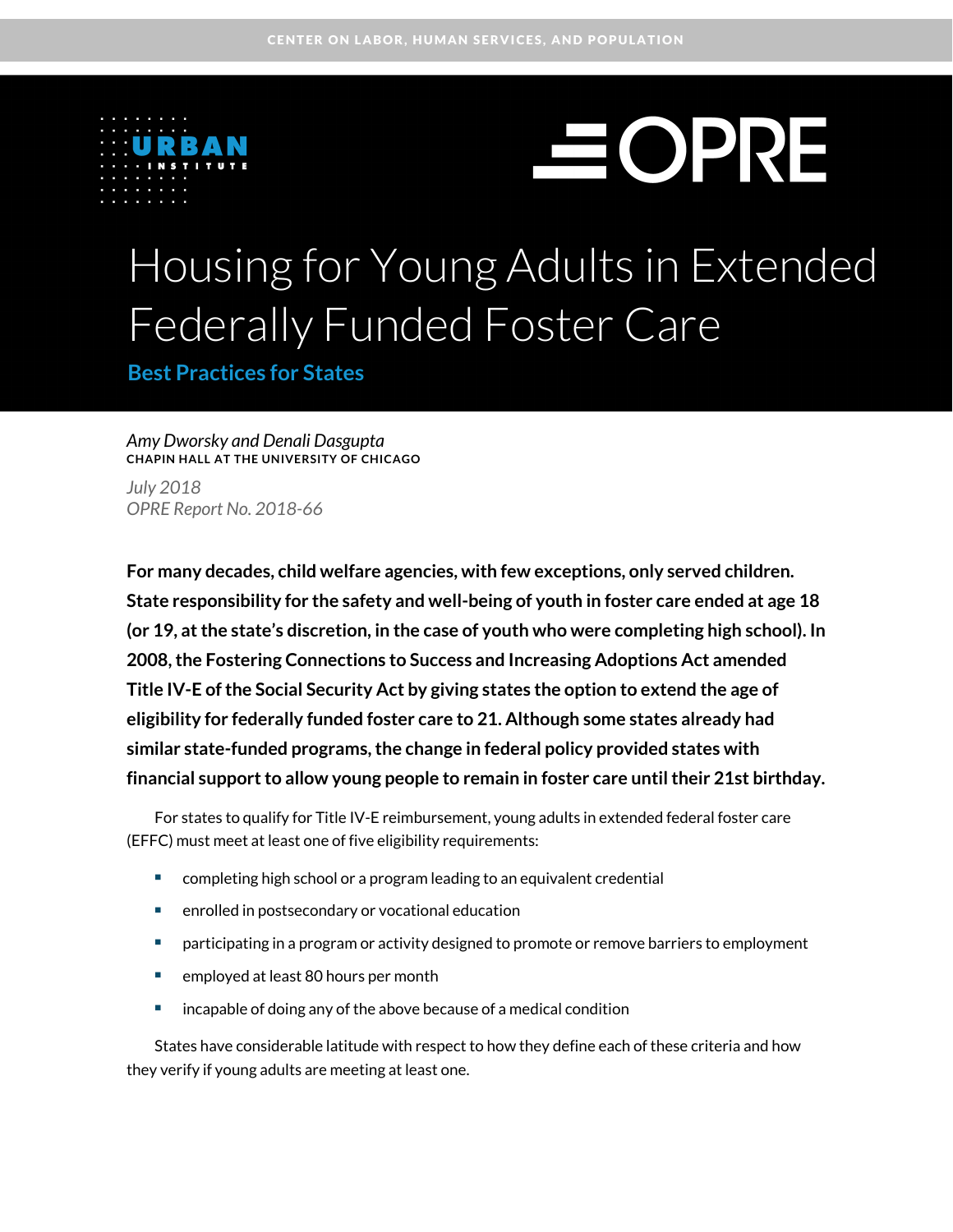Twenty-five states and the District of Columbia have extended or are in the process of extending federally funded foster care to age 2[1](#page-1-0). $^1$  Because some of these states have large foster care populations, a majority of youth in foster care nationally can now remain in care until their 21st birthday. Child welfare agencies are now increasingly responsible for the care and supervision of young adults whose developmental needs are qualitatively different from those of young adults under age 18. That responsibility includes providing young adults in foster care with a safe, stable, and developmentally appropriate place to live.

To be eligible for EFFC, young adults must be placed in foster family homes, child care institutions, or supervised independent living settings. Placements in foster family homes and child care institutions must meet the same state licensure or approval standards that apply to placements for children under age 18. Rather than issuing regulations describing the kinds of living arrangements that could be considered independent living settings and how those settings should be supervised, the US Department of Health and Human Services encouraged states to innovate and develop a range of supervised independent living settings to meet the needs of young adults moving toward independence as long as those settings could "be reasonably interpreted as consistent with the law."<sup>2</sup> States also have discretion to establish safety protocols and determine whether supervised independent living settings will require licensure or approval.

Several factors contributed to the extension of eligibility for EFFC: an evolving understanding of normative development, growing knowledge about the challenges faced by youth in foster care during the transition to adulthood, and changing attitudes about the state's responsibilities as parent when children are removed from their homes. Equally important may have been empirical evidence that allowing youth to remain in foster care beyond age 18 results in improved young adult outcomes (Courtney 2009; Courtney and Dworsky 2006; Courtney, Dworsky, and Pollack 2007).

If young adults are to benefit from EFFC, a continuation of the same services and placement options available to youth age 17 and under is unlikely to be the best approach. Rather, EFFC should reflect what we know about the developmental needs of young adults, including the need to make their own decisions and learn from their mistakes. This, in turn, requires a shift away from approaches that prioritize protection, the traditional focus of child-serving systems, toward those that promote normative young adult development and increased independence.

Central to this shift are housing options for young adults that are both developmentally appropriate and responsive to their diverse needs. A one-size-fits-all approach will almost certainly not suffice, but it

.

<span id="page-1-0"></span><sup>1</sup> As of February 2018, states with federally approved plans included Alabama, Arkansas, California, Connecticut, Hawaii, Illinois, Indiana, Maine, Maryland, Massachusetts, Michigan, Minnesota, Nebraska, New York, North Carolina, North Dakota, Ohio, Oregon, Pennsylvania, Tennessee, Texas, Virginia, Washington, West Virginia, and Wisconsin, as well as the District of Columbia. Tennessee and West Virginia limit EFFC to young adults completing high school or pursuing postsecondary education, and Wisconsin limits EFFC to young adults completing high school.

<span id="page-1-1"></span><sup>&</sup>lt;sup>2</sup> "Guidance on Fostering Connections to Success and Increasing Adoptions Act of 2008," US Department of Health and Human Services, Administration on Children, Youth and Families, Administration for Children and Families, Children's Bureau, July 9, 2010[, https://www.acf.hhs.gov/sites/default/files/cb/pi1011.pdf.](https://www.acf.hhs.gov/sites/default/files/cb/pi1011.pdf)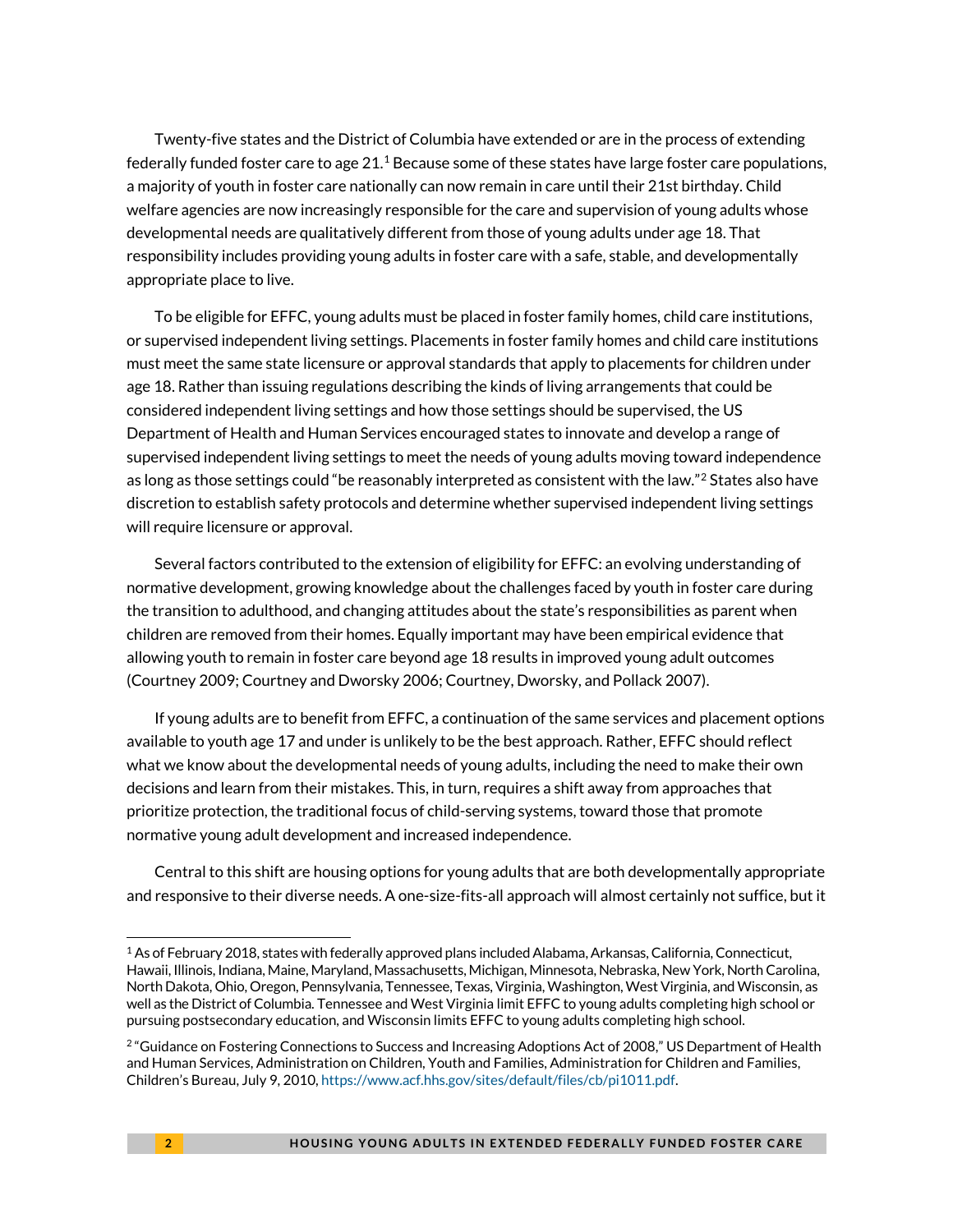remains unclear what specific mix of housing options should be made available and whether different housing options are appropriate for different young adults. There are large gaps in our knowledge of best practices for housing young adults in extended care, the housing options currently available to those young adults, and how those options vary across and within states. This brief begins to address these knowledge gaps. It is based on information gathered from a purposive sample of officials from public child welfare agencies in states that have extended federally funded foster care to age 21 and from a group of stakeholders who attended a convening on the topic. After describing our methodology, we summarize what we learned and offer suggestions for future research.

## Methodology

<u>.</u>

To address these questions, a team of researchers from the Urban Institute and Chapin Hall at the University of Chicago looked at the nine states with the largest number of young adults in EFFC: California, Connecticut, Illinois, Indiana, Michigan, Minnesota, New York, Oregon, and Pennsylvania. Team members contacted each state's public child welfare agency, identified the people best positioned to talk about the housing options available to young adults in EFFC, and invited them to participate in telephone conversations about those options. Officials from eight of the nine states participated in these conversations, which covered the following topics: $^3$  $^3$ 

- $\blacksquare$  How do child welfare agencies approach housing young adults in EFFC?
- What types of housing are available?
- What are the eligibility criteria?
- How is housing related to the services young adults in EFFC receive?
- What is the role of private agency contractors in housing young adults?
- How is housing for young adults in EFFC funded?
- How and by whom are decisions made about housing young adults in EFFC?
- What challenges does housing young adults in EFFC present?

The information gathered through these conversations was summarized and used to generate questions related to five major themes that were the focus of a convening held in Washington, DC, in November 2016 (table 1).

<span id="page-2-0"></span> $3$  We talked with child welfare officials from California, Connecticut, Illinois, Indiana, Michigan, Minnesota, New York, and Oregon. We did not speak with child welfare officials from Pennsylvania, who indicated that there would be as many answers to our questions about housing options for young adults in EFFC as there are counties in the state because Pennsylvania has a state-supervised, county-administered child welfare system.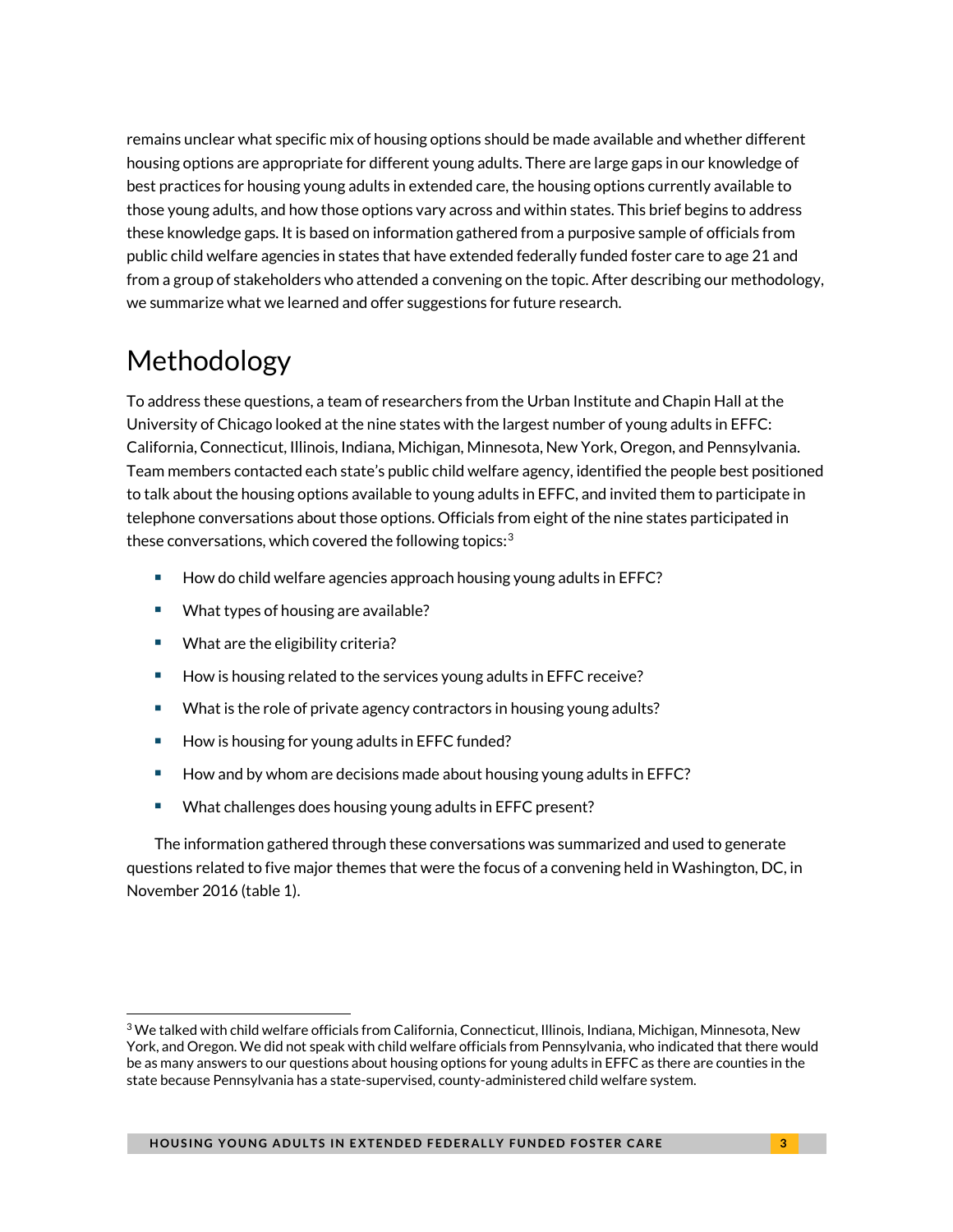#### TABLE 1

#### **Major Themes Surrounding Extended Federal Foster Care and Related Questions**

| Themes                                    | <b>Ouestions</b>                                                                                                                                                                                                                                                                                                                  |
|-------------------------------------------|-----------------------------------------------------------------------------------------------------------------------------------------------------------------------------------------------------------------------------------------------------------------------------------------------------------------------------------|
| Housing options                           | What housing options are currently available to young adults in extended federal<br>foster care (EFFC)?<br>What are the perceived gaps in those housing options?<br>How are housing options constrained by eligibility criteria and housing availability?                                                                         |
| Engagement<br>and decision making         | ■ How and by whom are decisions made about where young adults in EFFC live?<br>■ To what extent are young adults involved in decisionmaking?                                                                                                                                                                                      |
| Supportive services                       | Do the agencies that provide housing to young adults in EFFC also provide<br>supportive services?<br>Is the availability of supportive services contingent on housing type or housing<br>provider?                                                                                                                                |
| Organization of child<br>welfare services | " Who decides what housing options are available to young adults in EFFC?<br>• What incentives exist to serve or not serve young adults who live in certain areas<br>(e.g., urban, rural) or who have special needs?<br>How are housing providers held accountable for helping young adults in EFFC<br>achieve positive outcomes? |
| Potential evaluation<br>questions         | What evaluation questions related to housing young adults in EFFC should the field<br>address?                                                                                                                                                                                                                                    |

The convening was attended by research team members, federal project officers and other federal agency staff, state and local child welfare agency officials (primarily from the participating states), staff from private child welfare agencies that serve special populations (e.g., pregnant and parenting young adults, young adults with serious mental illness, etc.), and two young adult consultants who had formerly been in foster care.<sup>[4](#page-3-0)</sup> The convening generated a rich discussion that confirmed and enhanced what we had learned from the phone conversations and raised additional issues that had not previously surfaced. What follows is a synthesis of what we learned from the state officials and the major themes that emerged during the convening.

## What Types of Housing Options Are Available to Young Adults in Extended Federal Foster Care?

Based on our conversations with state child welfare agency staff, we identified three primary types of housing for young adults in EFFC (table 2). Note that not every housing option is available to every young adult or in every jurisdiction.

<u>.</u>

<span id="page-3-0"></span><sup>4</sup> The convening was attended by child welfare officials from three states (Illinois, Indiana, and New York) and two counties (Allegheny County, PA, and Los Angeles County, CA). It was also attended by staff from several private child welfare agencies including Aspiranet, Lighthouse Youth and Family Services, San Diego YMCA Youth and Family Services, Thresholds, and UCAN/Teen Parenting Service Network.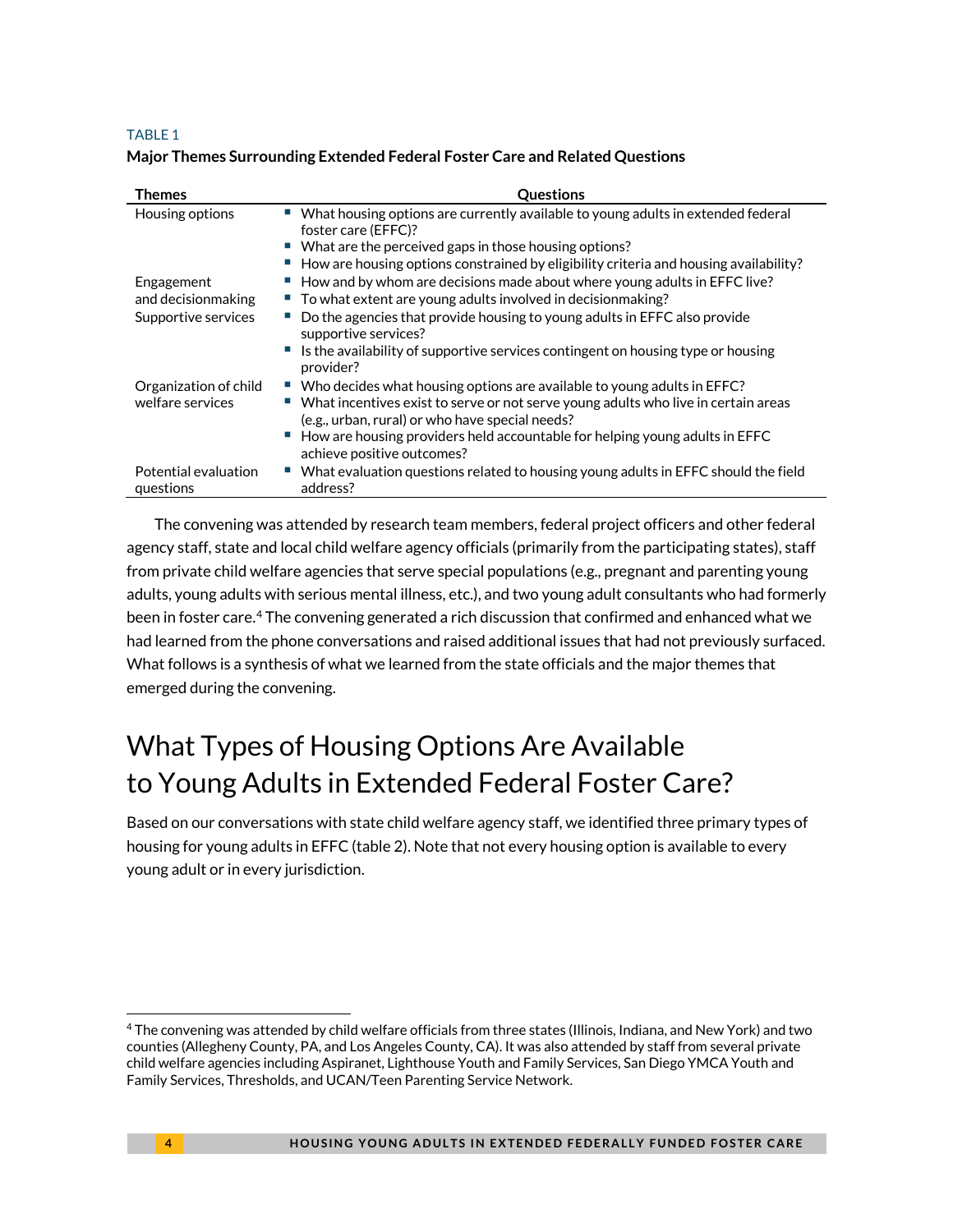#### TABLE 2

#### **Housing Options for Young Adults in Extended Federal Foster Care**

| Category                               | <b>Examples</b>                                                                                                                                           |
|----------------------------------------|-----------------------------------------------------------------------------------------------------------------------------------------------------------|
| Family-based settings                  | $\blacksquare$ Foster family homes<br>Relative foster homes<br>■ Therapeutic or treatment foster homes                                                    |
| Group or congregate care settings      | • Group homes<br>$\blacksquare$ Residential treatment facilities<br>■ Transitional living in clustered or single-site apartments                          |
| Supervised independent living settings | ■ Scattered-site apartments<br>■ Alone or with roommates<br>• Private market or agency owned<br>$\blacksquare$ Host homes<br>$\blacksquare$ College dorms |

All of these housing options existed in one form or another before the Fostering Connections Act. However, supervised independent living settings are unlike the other housing options listed in table 2 in that they are primarily intended for young adults in EFFC. As states have extended eligibility for federally funded foster care to age 21, a range of different supervised independent living models have emerged. At one end of the spectrum are child welfare agencies that own or manage apartment buildings for young adults in extended foster care. At the other end are agencies that take a hands-off approach and expect young adults in EFFC to find their own apartment on the private market. In between are agencies that cultivate relationships with landlords and property managers, help young adults find their own apartment, or cosign leases.

Young adults in supervised independent living may be encouraged to share housing with roommates to reduce their housing costs and because having a roommate will likely be necessary after they leave care. In jurisdictions with high housing costs, young adults in supervised independent living may have little choice because even a studio apartment would cost more than the monthly stipend they receive.

Jurisdictions that offer shared housing as an option often impose restrictions on the people with whom young adults can live. Restrictions can be imposed directly, by prohibiting young adults from living with a biological parent or a boyfriend or girlfriend, or indirectly, by requiring roommates to pass a criminal background check. However, these practices are not universal. For example, Indiana allows young adults in EFFC to choose their roommates, reasoning that those are the types of decisions all young adults need to learn how to make.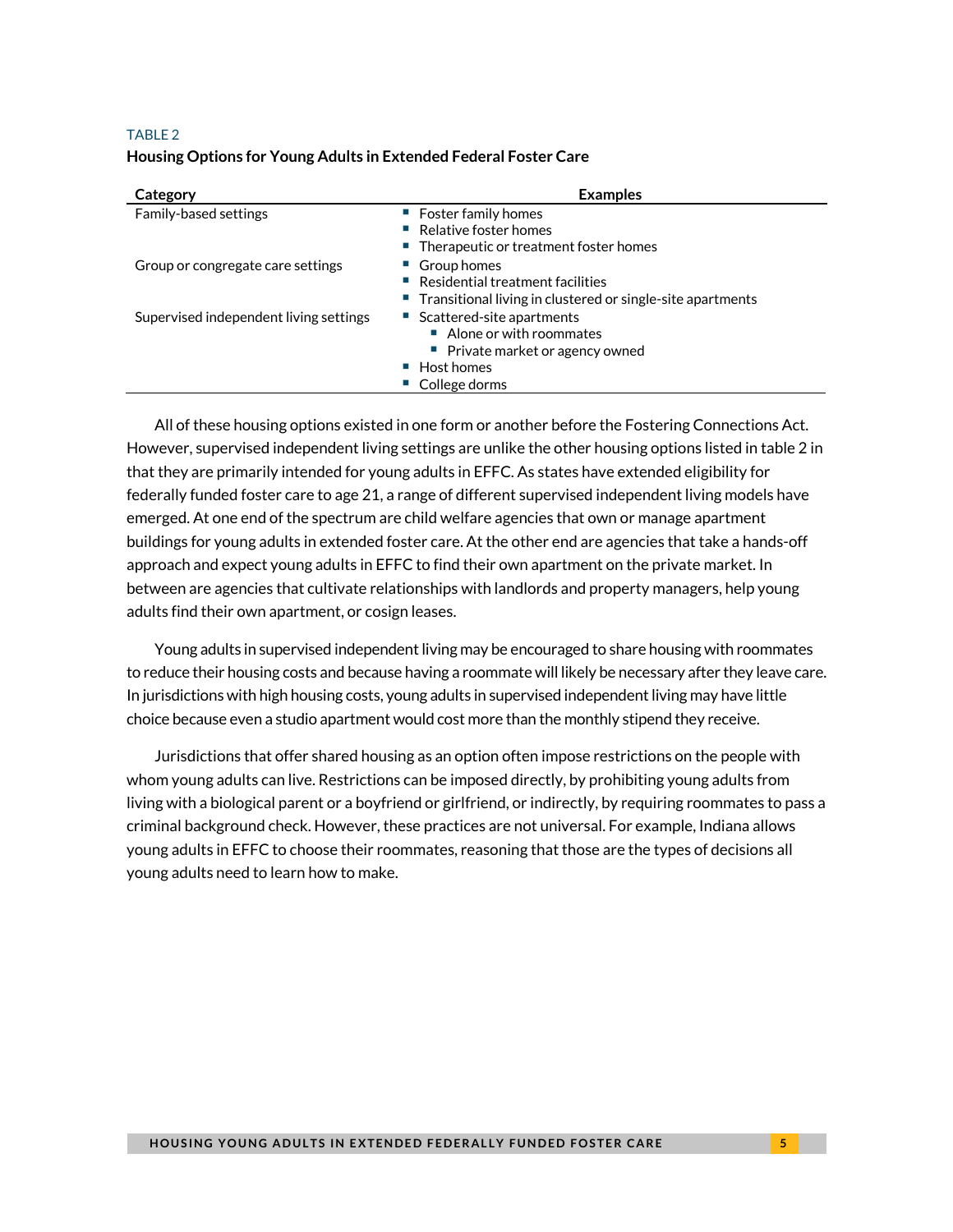#### BOX 1 **Placement Alternative Contracts in Illinois**

In Illinois, young adults in EFFC who want to choose their roommates may enter into a placement alternative contract to live in a placement of their choosing if (1) the living arrangement meets the safety requirements, (2) the young adult identifies an advocate who will assist them with their goals, and (3) the young adult completes a self-sufficiency plan. The contract is for 90 days and can be renewed if the young adult is making progress toward their goals. Young adults with a placement alternative contract receive services and supports related to the activities outlined in their self-sufficiency plan as well as a \$300 monthly stipend.

#### **Housing Options for Special Populations**

Special populations, such as young parents and young adults with developmental disabilities or serious and persistent illness, may require intensive services and supports in whatever setting they are housed. These unique needs can pose a major challenge to housing young adults in extended foster care. In some jurisdictions, the child welfare agency contracts with providers who specialize in housing these young adults. Housing providers that work with these young adults often focus on facilitating the transition from child-serving systems to adult-serving systems and on teaching young adults to function with less supervision and more independence. Similarly, young parents may require a different housing model, one that addresses their housing needs and provides additional parenting supports. Several convening participants suggested that there is an unmet demand for housing options for these populations.

## What Factors Affect the Type of Housing in which Young Adults in Extended Federal Foster Care Live?

Decisions about the type of housing in which young adults in EFFC live appear to be driven by many factors related to child welfare agency policy and practice, housing provider offerings, and the preferences and needs of young adults (table 3).

#### TABLE 3

#### **Factors Affecting Housing Decisions**

| Category                              | <b>Factors</b>                                                                                               |
|---------------------------------------|--------------------------------------------------------------------------------------------------------------|
| Child welfare policies and practices  | ■ Housing options allowed by law or regulation                                                               |
|                                       | <b>Eligibility requirements</b><br>■ Number of available slots                                               |
| Housing provider offerings            | ■ Cost and market conditions                                                                                 |
| Preferences and needs of young adults | $\blacksquare$ Role of young adults in decision making<br>$\blacksquare$ Service needs                       |
| Information                           | • Caseworker knowledge about housing options<br>" Information provided to young adults about housing options |
| Incentives                            | ■ Stipends offered by housing providers                                                                      |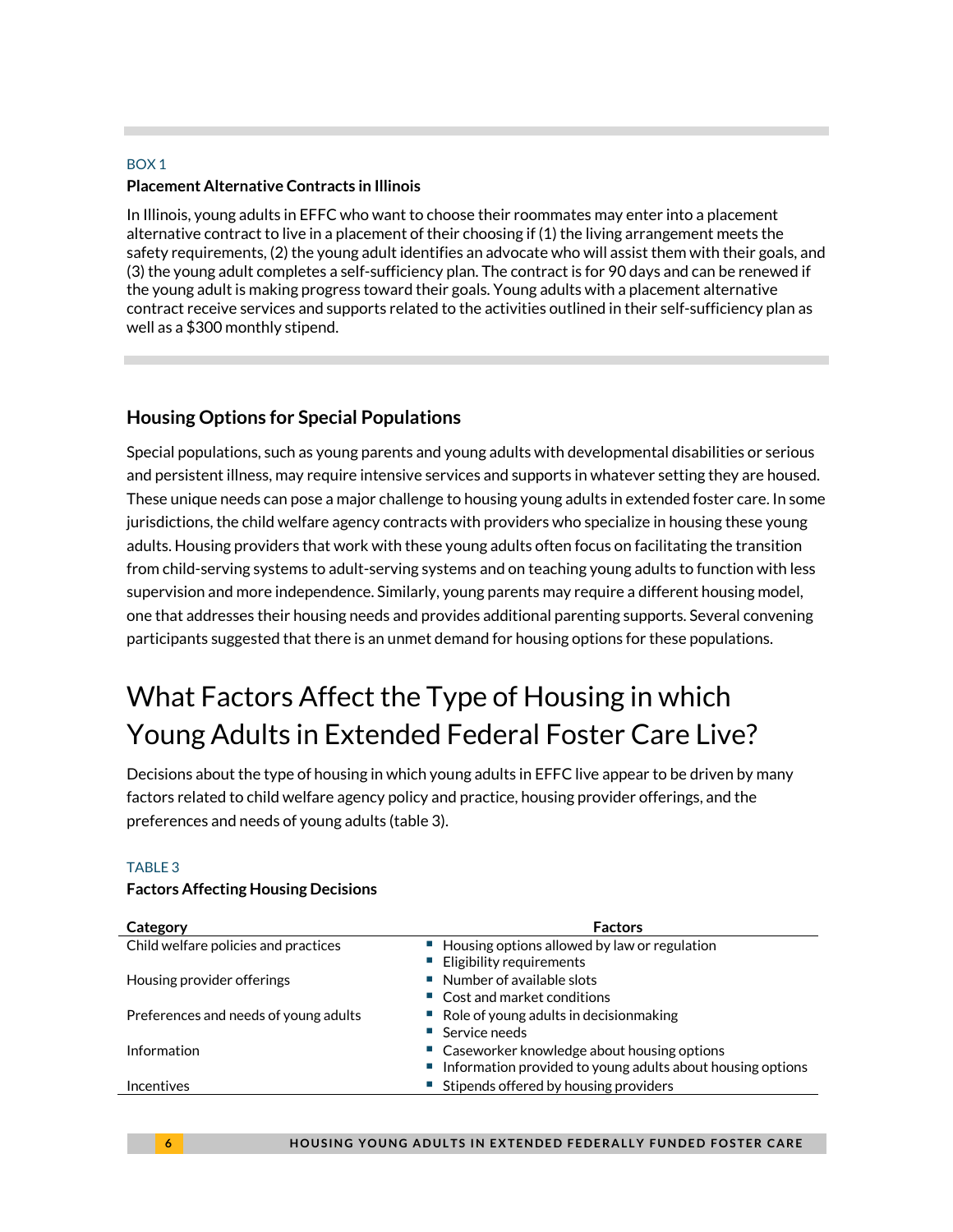#### **Child Welfare Policies and Practices**

The housing options available to young adults in EFFC vary by jurisdiction. Differences exist across states and across counties within the same state, especially in states with county-administered child welfare systems. Child welfare policy also affects the types of housing available by establishing eligibility requirements for certain housing options. Eligibility requirements are most commonly associated with supervised independent living and are intended to ensure that young adults in these settings can reasonably be expected to live successfully on their own. Examples include criteria related to age, educational attainment, and employment or income, as well as a demonstrated readiness to live independently.

#### **Housing Provider Offerings**

Housing providers may play as important a role in determining housing options as public child welfare agencies. The housing options a provider offers are likely to be shaped not only by the provider's experience and expertise but also by market conditions. Offering a particular type of housing might not be a worthwhile investment given existing payment rates, especially in major urban areas where housing costs are high. Alternatively, providers may have little incentive to invest in developing housing options in rural areas with low concentrations of young adults in EFFC. If providers in a given county decide it is not in their best interest to offer a particular housing option, that option will not exist for young adults in EFFC in that county. For example, at the end of 2010, New York City's Administration for Children's Services ended its Supervised Independent Living Program (SILP), but SILP apartments are still a housing option for young adults elsewhere in New York State.

Housing options are also affected by how the supply of a given housing type compares to demand for it and the contracts housing providers have with the public child welfare agency. A provider's contract (and in some cases, the physical space available) limits the number of young adults they can serve.

Different housing providers may also offer different packages of services and supports. Young adults may shop around for the provider that best meets their needs or that has housing options in a community where they want to live. Young adults may also be influenced by other provider offerings, such as financial incentives. In California, for example, competition for the finite pool of young adults in EFFC has led some supervised independent living providers to offer a larger stipend than required by the state. Young adults may choose a housing provider because of the larger stipend and not because the provider offers the supportive services they need. To prevent the size of stipends from driving housing decisions, a group of independent living providers in San Diego County agreed to standardize the stipends they offer.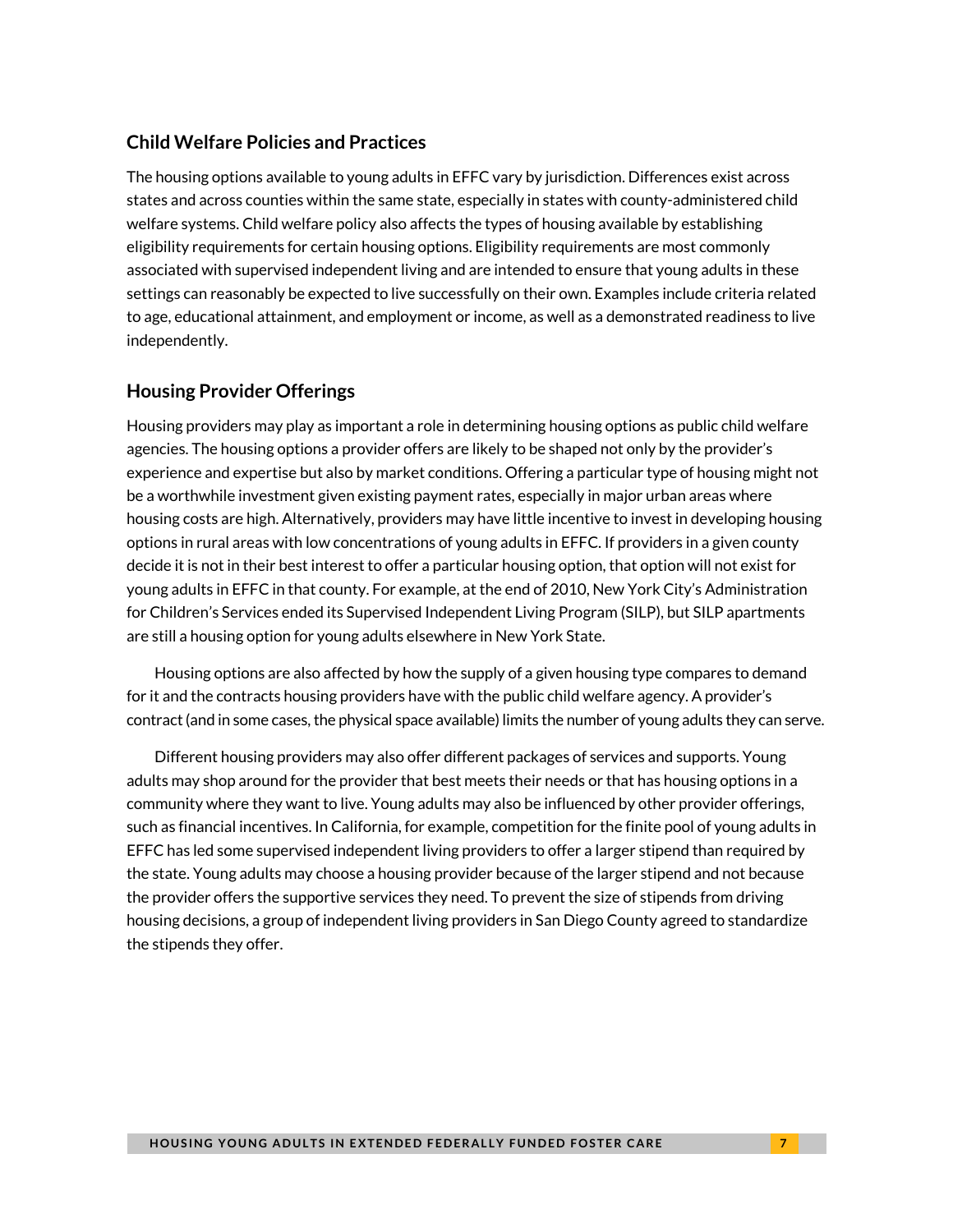#### BOX 2 **Transitional Housing Program-Plus Foster Care in California**

Transitional Housing Program-Plus Foster Care (THP+FC) is a new placement option for young adults that was created as part of California's own Fostering Connections to Success Act. THP+FC providers can offer young adults supportive services and three types of housing (host family, single site, or remote site). However, California's child welfare system is county administered, and some counties have elected not to pay for THP+FC. Additionally, a number of rural counties have no THP+FC providers. This may be because those providers have little incentive to serve a sparsely populated area with few young adults in EFFC.

#### **Preferences and Needs of Young Adults**

How states and counties decide the type of housing in which young adults will live varies, as does the extent of young adults' involvement in decisionmaking. Some jurisdictions hold formal case conferences or planning meetings with various stakeholders. In other jurisdictions, caseworkers consult various stakeholders informally and make a recommendation or reach out directly to housing providers.

Engaging young adults in the decisionmaking around housing is not as simple as asking them which option they prefer. Young adults may not always consider how different housing options might affect their goals. For example, a young adult may want to live in his or her own apartment but can only afford an apartment an hour away from their job or school. Some housing providers work backwards, first asking young adults about their goals and then using those goals to identify the best housing option. In other cases, a young adult's housing options may be limited by "non-negotiables" such as a need for substance abuse or mental health treatment.

Just how much agencies consider the housing preferences of young adults seems to vary widely. Some jurisdictions largely, if not wholly, exclude young adults from decisionmaking. Housing decisions are made by caseworkers and then presented to young adults. Other jurisdictions allow young adults to fully participate in decisionmaking and make the final choice, even if that choice is not what the agency believes to be in their best interest. In between are jurisdictions in which the child welfare agency involves young adults in decisionmaking but ultimately makes the final decision based on what it believes to be in their best interest.

#### **Information**

Ideally, decisions about where young adults in EFFC live would be made after considering all available housing options and the advantages and disadvantages of each. In practice, decisions are sometimes made by caseworkers or young adults without complete information. Caseworkers, particularly those whose caseloads include children of all ages, may be unaware of all the housing options available and inadvertently make decisions based on incomplete information or provide incomplete information to their clients. Caseworkers may also intentionally limit the information they share with their clients (e.g.,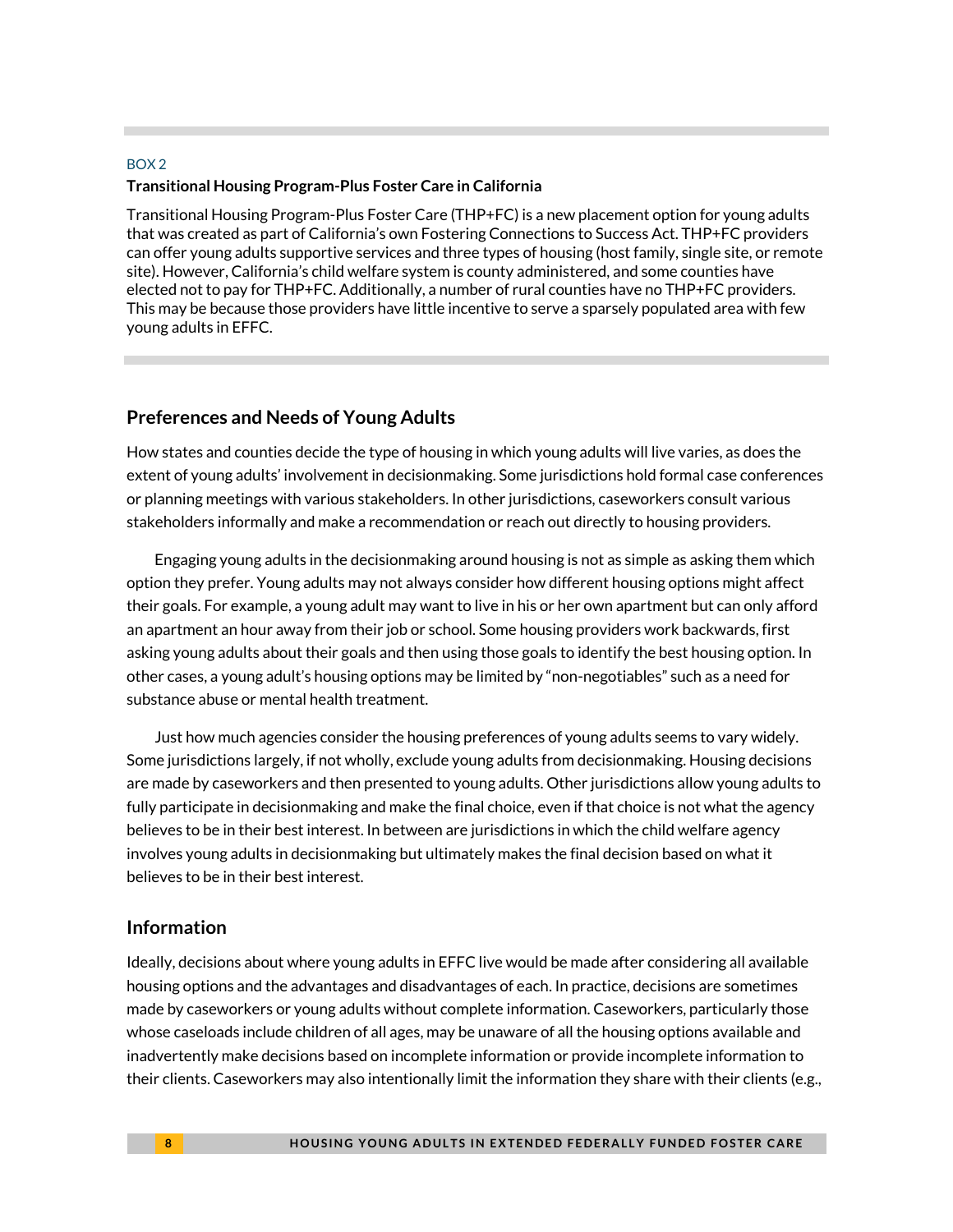by providing information about some options but not others) to steer them toward a particular choice. Additionally, young adults in EFFC are not wholly dependent on their caseworkers for information about their housing options. Information provided by their peers, which may be inaccurate or incomplete, may also influence their housing preferences.

Figure 1 lists some of the factors that limit the housing options available to young adults in EFFC.

#### FIGURE 1

#### **Factors Limiting Housing Options Available to Young Adults in Extended Federal Foster Care**

#### **System-Level Factors** Program is at capacity. Program is not eligible to serve young adults in extended foster care. Program does not receive child welfare funding. Young adult does not meet the program's eligibility criteria. Caseworker did not inform youth about or refer young adults to the program. Young adult was referred to but not selected by the program. Licensing or other regulations limit potential housing options. **Youth-Level Factors** Housing is not in a desirable location. Housing does not meet the needs of young adults. Housing will not help young adults meet their current goals. Young adults perceives rules as too restrictive. Housing options are not perceived as attractive.

## How Is Housing Related to Case Management and Supportive Services for Young Adults in Extended Federal Foster Care?

The provision of case management and supportive services to young adults in EFFC has two primary goals: to help them maintain stable housing and to prepare them for life after they leave EFFC. Case management services are provided to all young adults in EFFC regardless of their housing type. Caseworkers are required to have an in-person meeting with young adults in EFFC at least once a month. Caseworkers must help their clients develop a personalized transition plan that includes options for housing, health insurance, education, employment services, and other supports.

Caseworkers must also connect young adults in EFFC with community-based supports. This requires that they be familiar not only with the developmental needs of their clients but also local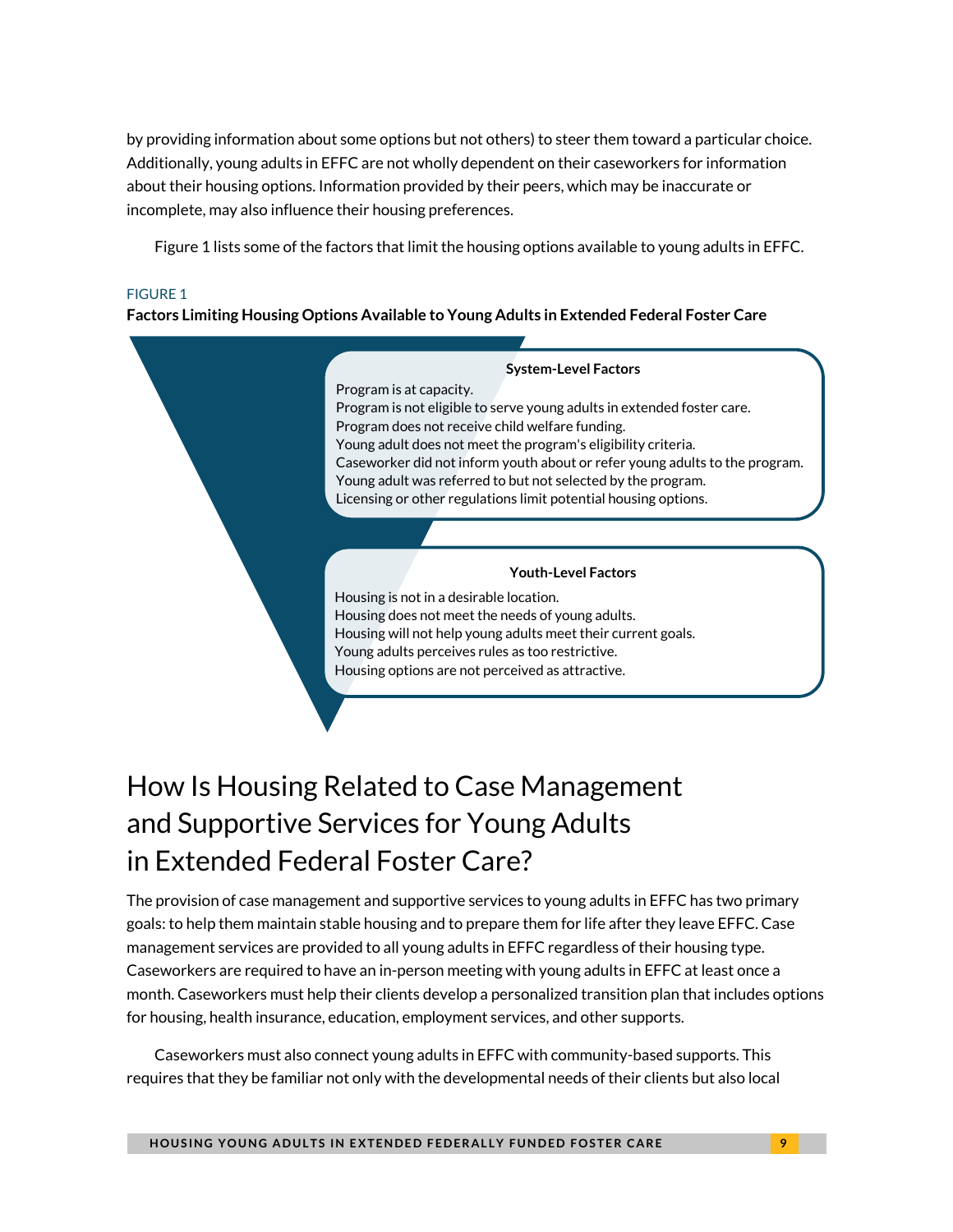service providers and resources. Some jurisdictions are implementing a specialized case management model that limits the caseloads of certain child welfare workers to only young adults in EFFC. One example is Indiana's Collaborative Care model, which was designed to be more flexible than traditional case management.

Young adults in EFFC may receive a variety of supportive services in addition to case management. These supportive services can be divided into two categories: universal services provided to most, if not all, young adults and targeted services only provided to young adults with specific needs. Universal services would include basic life skills training aimed at promoting the development of both concrete skills, such as budgeting, and "soft skills," such as decisionmaking and stress management, which some young adults in EFFC lack. Targeted services would include parenting supports for young adults with children or treatment for young adults with mental health or substance abuse problems.

However, some supportive services are linked to housing. For example, housing and supportive services may be packaged together for young adults with developmental disabilities or serious and persistent mental illness. Moreover, although all young adults in EFFC are supervised, the amount of supervision they receive and the frequency of in-person contact with their caseworkers or other staff can vary depending on where they live. Generally speaking, young adults who live in single-site or group settings, where staff are present around the clock and may even live on site, receive more intensive supervision and experience more frequent in-person contact than young adults who live in scatteredsite settings.

Housing providers may also provide supportive services to prevent young adults from engaging in behaviors that could lead to their eviction. This may be especially important for young adults with substance use disorders, whose risk of engaging in disruptive behaviors is especially high because of the deleterious effects of substance use on the developing brain. In some cases, housing providers may proactively rehouse young adults who act irresponsibly or repeatedly violate rules rather than risk damaging their relationship with a landlord or property manager.

## What Challenges Does Housing Young Adults in Extended Federal Foster Care Present?

Housing young adults in EFFC presents the child welfare system and the practitioners who work directly with young adults with several challenges. Some of these challenges are related to the supply of housing, and others are related to the transition from EFFC to independent living.

#### **Market Conditions**

High housing costs and low vacancy rates are among the most commonly cited challenges facing housing providers in major urban areas. In many communities, developers have little incentive to build housing that young adults in EFFC can afford. A lack of affordable housing in safe neighborhoods may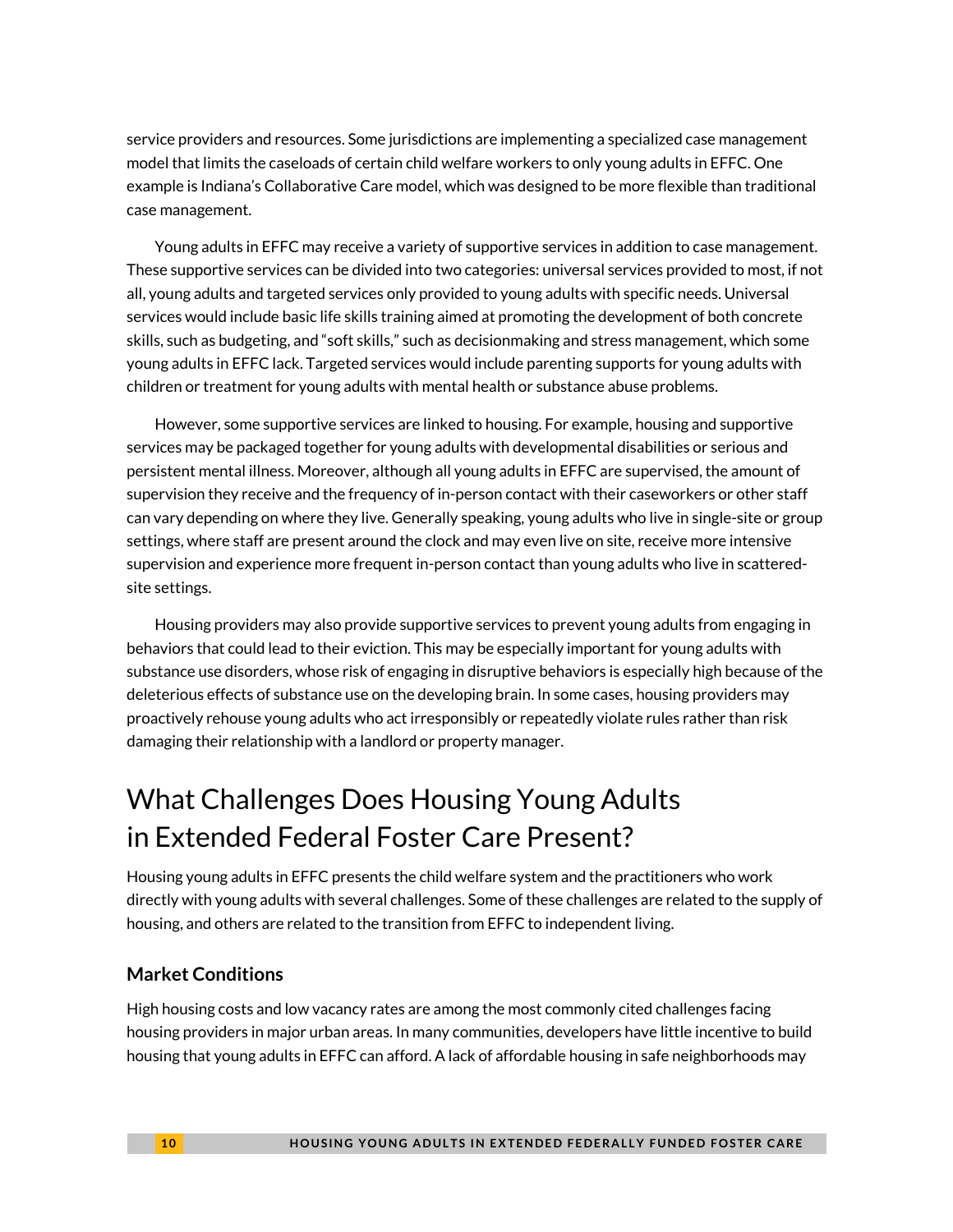force young adults to live with one or more roommates or live farther away from school, work, and the services they need.

#### **Shortage of Subsidized Housing**

Some public housing authorities give preference to youth formerly in foster care on their public housing or Housing Choice Voucher/Section 8 waiting lists. However, this practice is the exception rather than the rule. Public housing and Section 8 waiting lists are very long in many jurisdictions, and some public housing authorities have closed their lists to new applicants. In those jurisdictions, subsidized housing is not a viable option for young adults in extended foster care.<sup>5</sup>

#### **Resource Gaps in Rural Areas**

<u>.</u>

Inadequate resources, not high housing costs, is the challenge facing housing providers in rural areas. These providers often have few community-based organizations to partner with and little incentive to invest in housing for young adults if there are relatively few young adults to serve. Rural areas often lack services and supports, particularly for special populations such as young adults who are parenting or who identify as LGBTQ. Many also lack a public transit system, making it difficult for young adults in EFFC to work or attend school unless they own or have access to a vehicle.

#### **Reluctance of Landlords to Rent to Young Adults**

Many landlords and property managers may be reluctant to rent an apartment to a young adult, particularly if he or she has no rental or credit history, limiting the supply of housing for young adults in EFFC. Thus, it is critical that housing providers develop and maintain relationships with landlords or property managers willing to rent to young adults in EFFC. Some providers do this by engaging in outreach through landlord forums or other activities and by being responsive to landlord concerns. An innovative strategy being used in Minnesota is to offer a course in good tenancy to young adults in EFFC. Those who complete the course earn a certificate, which may make them more attractive as potential tenants.

Although landlords and property managers are probably more willing to rent to a young adult in EFFC if they know there is a housing provider they can call if problems arise, providers may still be hard pressed to find housing for several populations of young adults. These include young adults with mental health or substance abuse problems, young adults with a history of juvenile or criminal justice system

<span id="page-10-0"></span><sup>&</sup>lt;sup>5</sup> The Chafee Foster Care Independence Program is the primary source of federal funding states use to prepare youth in foster care for the transition to adulthood. The Foster Care Independence Act, which created the Chafee program in 1999, specified that states could spend up to 30 percent of their Chafee dollars on "room and board for young adults ages 18 to 21." According to the Administration for Children and Families' Children's Bureau's *Child Welfare Policy Manual*, that provision applies not only to former foster youth who were still in care on their 18th birthday but also to 18- to 21-year-olds who remain in foster care voluntarily.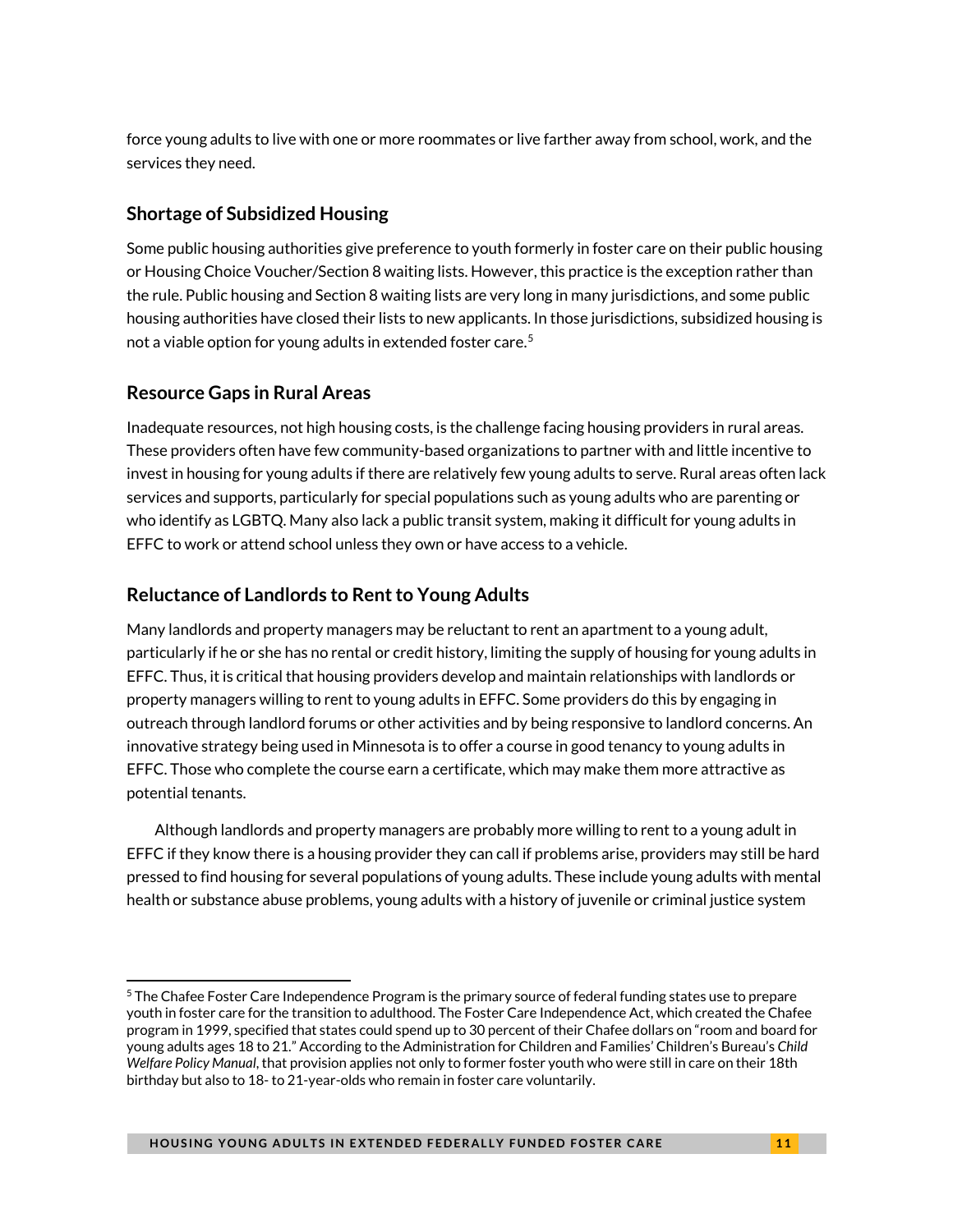involvement, and young adults with a history of sexually acting out (particularly if they are registered sex offenders).

#### **Optimal Level of Structure, Supervision, and Support**

Providing young adults in EFFC with housing that offers them the optimal level of support, supervision, and structure is a balancing act. Too much and young adults will miss out on opportunities that are part of normative development. Not enough and they may engage in risky behaviors or make decisions that cause them serious harm. Moreover, the optimal level is different for different young adults and changes over time as they develop and mature.

#### **Facilitating a Gradual Transition**

States use different approaches to facilitate the transition to adulthood for young adults in EFFC. One approach is to provide a consistent level of housing and supportive services to young adults in EFFC until the day they "age out." An alternative is to provide housing and supportive services in a way that facilitates a more gradual transition. This approach is exemplified by the "safety net" year now being used in some states, including Indiana. Beginning on their 20th birthday, young adults remain in EFFC but are expected to pay for an increasing percentage of their rent and other living expenses, to decrease their receipt of home-based services provided by the child welfare system, and to explore the use of community-based supports. This approach helps young adults become more independent while remaining eligible for any services and supports they might need from the child welfare system.

#### **Sustainability of Housing**

Housing young adults in EFFC in safe and well-resourced communities with easy access to public transit, work, and school can lay the foundation for a successful transition to adulthood. In the long run, however, this is probably not sustainable, particularly if those young adults are living in high-cost urban areas with little affordable housing available in safe and well-resourced communities. It can also disconnect them from the communities in which they have been living and have developed a network of social supports. The alternative is to encourage young adults to choose housing in communities that may be less safe and have fewer formal resources but are within their budget and thus allow them to "transition in place."

#### **Learning to Navigate Adult Service Systems**

To increase engagement of young adults in EFFC in services, some child welfare providers deliver services to young adults in their homes. Although this leads to higher rates of engagement, it may be doing young adults a disservice in the long run if it prevents them from learning how to navigate the communitybased adult systems and institutions some young adults may eventually need to access services.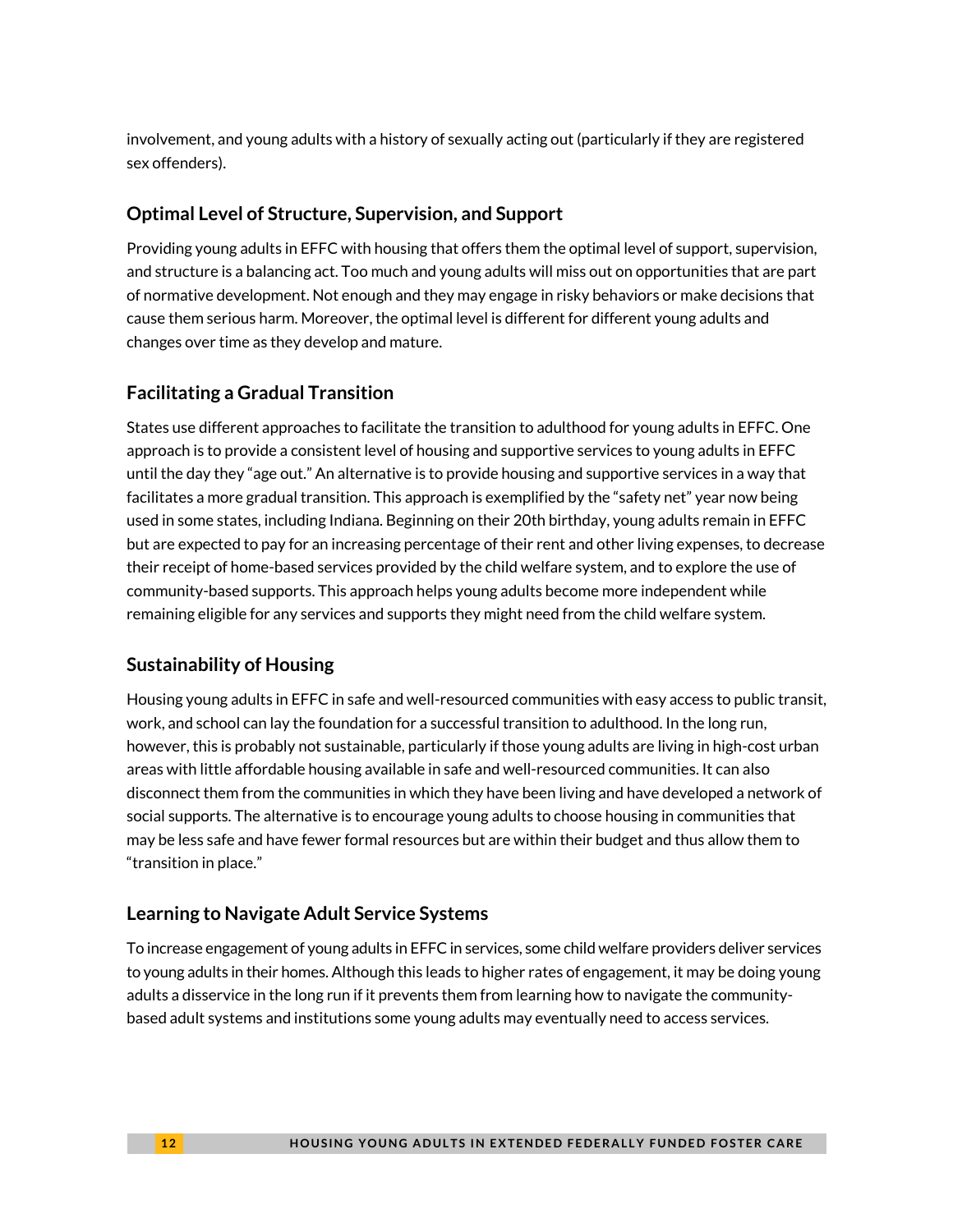#### **Best Interest versus Expressed Interest Standards**

Currently, child welfare agency decisionmaking is largely governed by a "best interest standard." Decisions are based on an assessment of what is needed to protect children against harm. This is the standard used when caseworkers or other child welfare professionals make decisions about housing for young adults without involving them and without regard for their preferences. The alternative is to apply an "expressed interest standard," where the preferences of young adults drive decisionmaking. This would involve giving young adults in EFFC the information they need to make their own decisions about housing. Although young adults may sometimes make poor choices about where or with whom they live, learning from mistakes is a critical part of normative development. An expressed interest approach would also make the experiences of young adults in EFFC more similar to the experiences of their peers outside the child welfare system and the experiences they are likely to have after they age out.

## How Can the Child Welfare System Be Held More Accountable for the Housing It Provides?

Despite a general trend toward holding the child welfare system and child welfare service providers more accountable for child and youth outcomes, that focus on accountability has had limited effect on the provision of housing to young adults in EFFC. Part of the problem is that measuring the effectiveness of housing programs would require metrics different from the metrics designed to measure the safety and permanency of children's placements. In fact, using those metrics could be counterproductive if housing providers become more risk averse and less willing to give young adults opportunities to make their own decisions and learn from their mistakes.

A parallel set of metrics could be developed to measure not only the provision of housing to young adults in EFFC (e.g., the number of young adults served or average time in the program) but also young adult outcomes. These outcomes would include how prepared young adults are for independent living and various dimensions of well-being. In the meantime, decisions about which housing options to offer, how to improve those options, and which options are a good fit for each young adult in EFFC continue to be made in the absence of any data.

The absence of data also precludes effective performance-based contracting. This is important because most state and county child welfare agencies contract with private-sector entities to provide housing and supportive services. Without agreed upon metrics, it is impossible to compare the performance of private contractors to benchmarks or to one another.

One approach would be to use the service and outcome data that states are already required to collect and report for the National Youth in Transition Database (NYTD). In fact, holding states accountable was one reason for establishing the NYTD. NYTD service data include information about the receipt of housing-related services such as budgeting skills training, household management training, and housing education as well as supervised independent living. NYTD outcome data include measures related to dimensions of well-being (e.g., employment, education, homelessness, health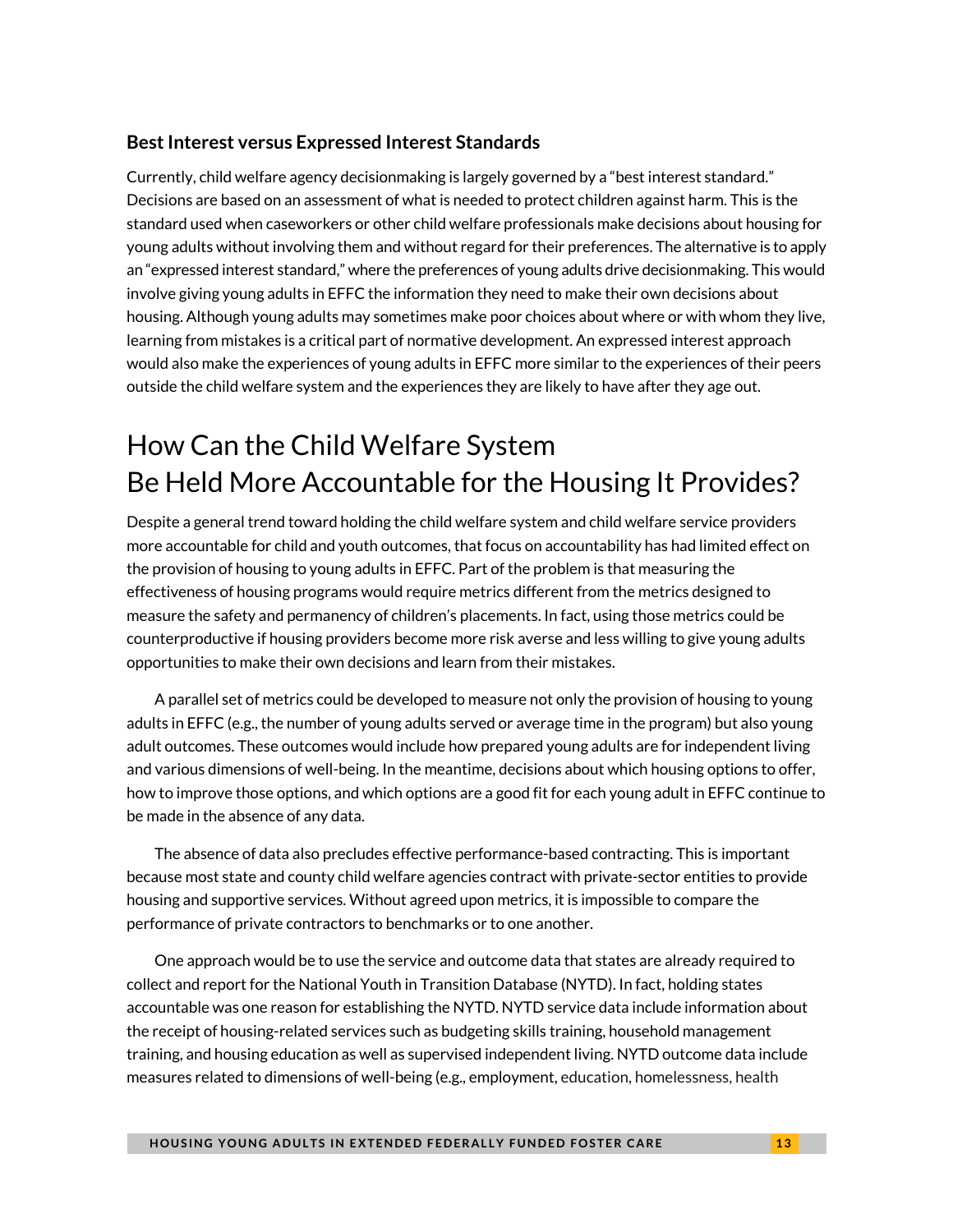insurance, criminal justice involvement, parenthood, and positive connections with adults). Moreover, because data are collected from the same youth at ages 17, 19, and 21, they can be used to track the trajectory of young adults over time.

That said, the NYTD has several limitations. First, response rates in some states have been low, particularly for responses to follow-up outcome surveys. Second, some states only administer the follow-up outcome survey to a subsample of young adults who complete the baseline survey at age 17. And third, NYTD data would only be collected from some of the young adults served by a given provider.<sup>[6](#page-13-0)</sup>

A second approach would be to require housing providers to collect data on the young adults they serve while they are in EFFC and after they exit. This would allow providers to assess the success of their housing models. However, collecting data can be both expensive and time consuming, and housing providers are unlikely to have the resources needed to collect data from a sufficiently large and representative sample.

A third approach would be to leverage administrative data such as unemployment insurance wage records, records on postsecondary education records from the National Student Clearinghouse, and Homeless Management Information System records on shelter and homeless services use. Although using administrative data would be relatively inexpensive, some jurisdictions may lack the capacity to do so.

## What Questions Should Future Research Address?

The conversations we had with officials from the eight state child welfare agencies and the subsequent convening generated several questions that research could address:

 **What policy levers could be used to increase the housing options available to young adults in EFFC?** 

Our conversations with state child welfare officials and the subsequent convening marked the first systematic effort (of which we are aware) to gather information about housing options for young adults in EFFC. One next step would be to identify federal, state, and local policies that either facilitate or impede the expansion of those options and make recommendations for modifying current policies or formulating new ones to increase the housing options available. Relevant policies could include constraints on the use of specific funding streams, eligibility criteria, or licensure requirements.

**Which housing options lead to the best outcomes for which young adults in EFFC?** 

<u>.</u>

<span id="page-13-0"></span><sup>6</sup> Baseline NYTD outcome data are collected from a new cohort of 17-year-olds every three years. Follow-up NYTD outcome data are collected at ages 19 and 21 from a subset of the youth who were in the baseline population. This means that outcome data would not be available for youth who were 17-years-old in the two years between successive NYTD cohorts.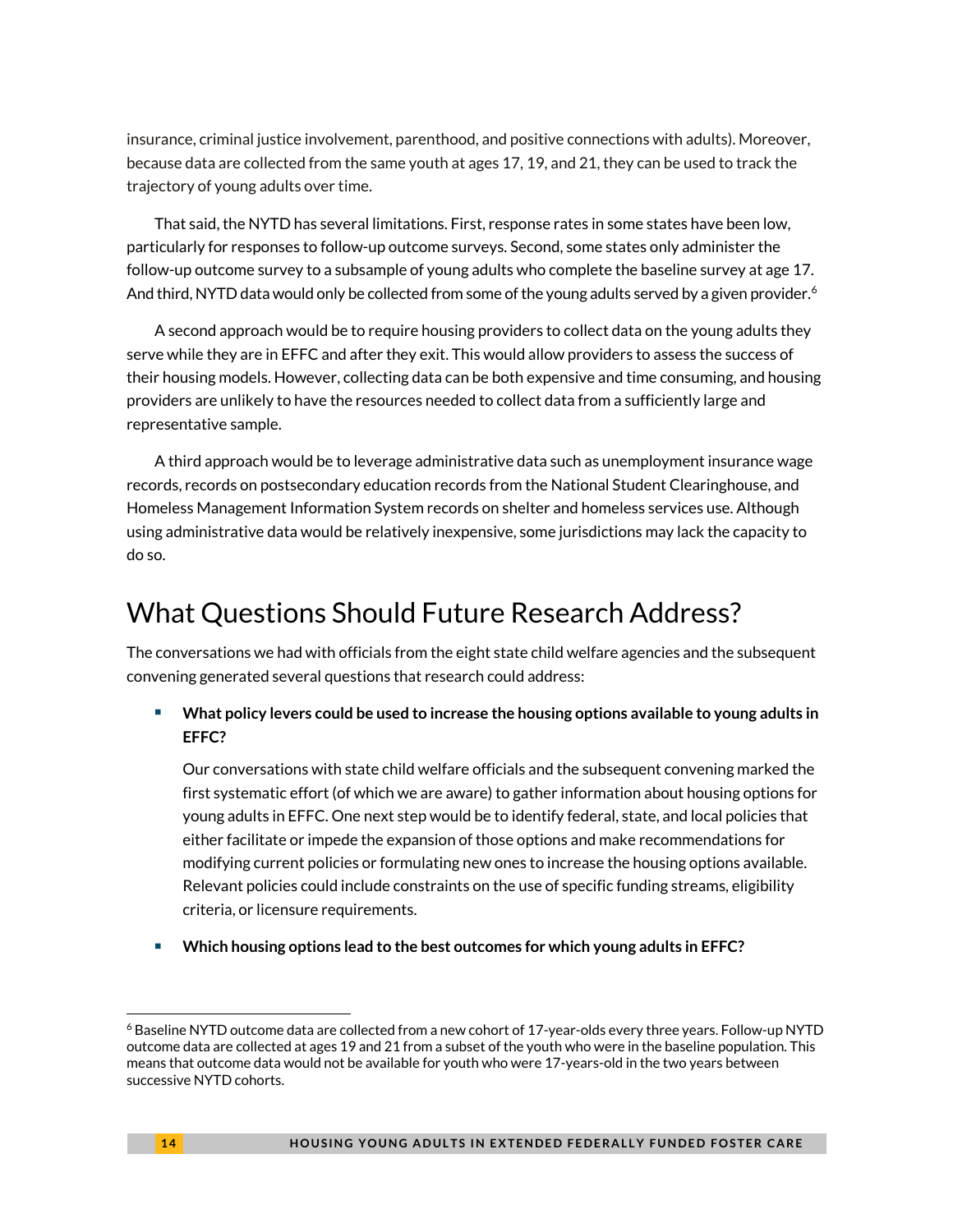Our conversations highlighted the diversity of young adults in EFFC and their housing needs. For example, not all need the same level of supervision and support. Future research should examine the relationship between housing options and young adult outcomes and how that relationship varies among different subpopulations.

#### **What is the best model for engaging young adults in decisionmaking?**

Our conversations also highlighted important differences across jurisdictions in how housing decisions are made and how engaged young adults are in decisionmaking. Future research could explore the range of decisionmaking models and young adult engagement strategies being used and how they are perceived by young adults. Further exploration of the various methods for engaging youth, including processes, meetings, and tools, might highlight promising models*.* 

#### **Who is best positioned to provide supportive services that help young adults maintain their housing?**

Young adults in EFFC may receive supportive services from their child welfare caseworker, their housing provider, another contracted service provider, or a service provider in the community. Future research is needed to understand the relationship between these different service providers, the needs of young adults in EFFC, and how supportive services help young adults in EFFC maintain their housing.

#### **How do services combined with housing affect outcomes?**

Supportive services can help stabilize housing situations for young adults and help them build the skills they need to live independently after they transition out of EFFC. Research is needed to understand how different combinations of supportive services and housing affect young adult outcomes while they are in EFFC and after they exit.

Answering the first of these questions will require an analysis of existing federal, state, and local policies. Answering the other four will require a combination of formative/process evaluation activities and summative/impact evaluation activities.

## Limitations

Our approach was limited in several ways. Our initial conversations were limited to officials from public child welfare agencies in eight states with relatively large numbers of young adults in EFFC. Most nonfederal attendees of the convening, including participants from the private sector of child welfare, were from those same states. We do not know whether the experiences of our informants generalize to other jurisdictions, particularly jurisdictions with smaller numbers of young adults in EFFC. Moreover, although we had hoped to include more representatives from private child welfare agencies that serve special populations, only two were able to attend. Finally, our focus was largely on cross-state differences in housing options. However, our conversations and the convening discussions revealed that there is probably as much variation within states as there is across states.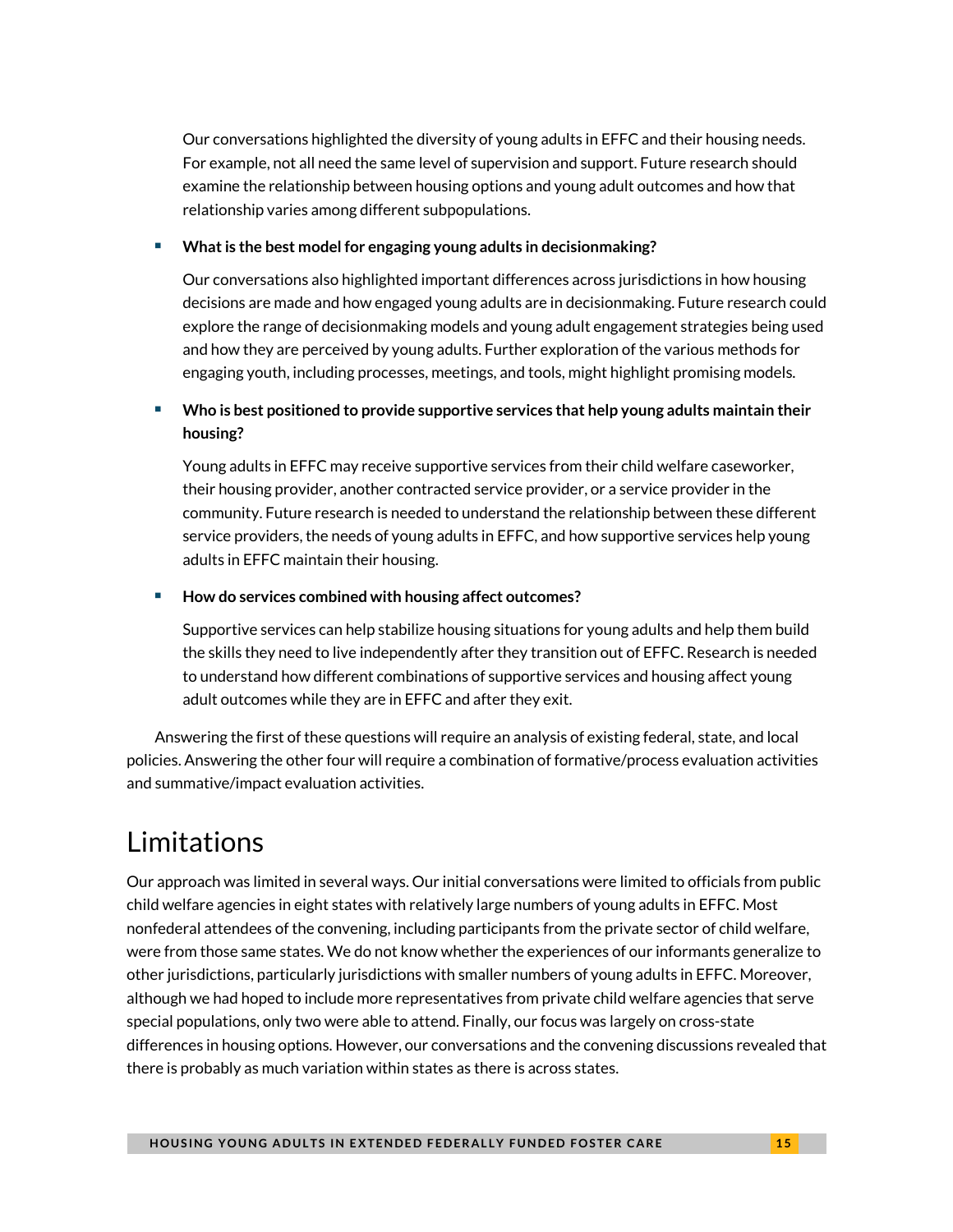### References

- Courtney, Mark E. 2009. "The Difficult Transition to Adulthood for Foster Youth in the US: Implications for the State as Corporate Parent." *Social Policy Report* 23 (1): 1–18.
- Courtney, Mark E., and Amy Dworsky. 2006. "Early Outcomes for Young Adults Transitioning from Out-of-Home Care in the USA." *Child and Family Social Work* 11 (3): 209–19.
- Courtney, Mark E., Amy Dworsky, and Harold Pollack. 2007. "When Should the State Cease Parenting? Evidence from the Midwest Study." Chicago: Chapin Hall Center for Children at the University of Chicago.
- Kerman, Benjamin, Judith Wildfire, and Richard P. Barth. 2002. "Outcomes for Young Adults who Experienced Foster Care." *Children and Youth Services Review* 24 (5): 319–44.

## About the Authors

**Amy Dworsky** is a research fellow at Chapin Hall at the University of Chicago whose research interests include vulnerable youth populations, the systems in which vulnerable youth are involved, and evaluations of programs aimed at improving their outcomes. She is currently working on several projects focused on youth aging out of foster care, pregnant and parenting foster youth, and youth experiencing homelessness.

**Denali Dasgupta** is a researcher at Chapin Hall whose work focuses on youth development programs. Her experience includes mixed methods implementation evaluations as well as the provision of technical assistance and data support for public agencies and nonprofit organizations.

## Acknowledgments

This brief was funded by the Office of Planning, Research, and Evaluation in the US Department of Health and Human Services. The authors would like to thank the Office of Planning, Research, and Evaluation and the Children's Bureau for their partnership in developing this material. We are grateful to them and to all our funders, who make it possible for Urban to advance its mission.

The views expressed are those of the authors and should not be attributed to the Urban Institute, its trustees, or its funders. Funders do not determine research findings or the insights and recommendations of Urban experts. Further information on the Urban Institute's funding principles is available a[t urban.org/fundingprinciples.](http://www.urban.org/fundingprinciples)